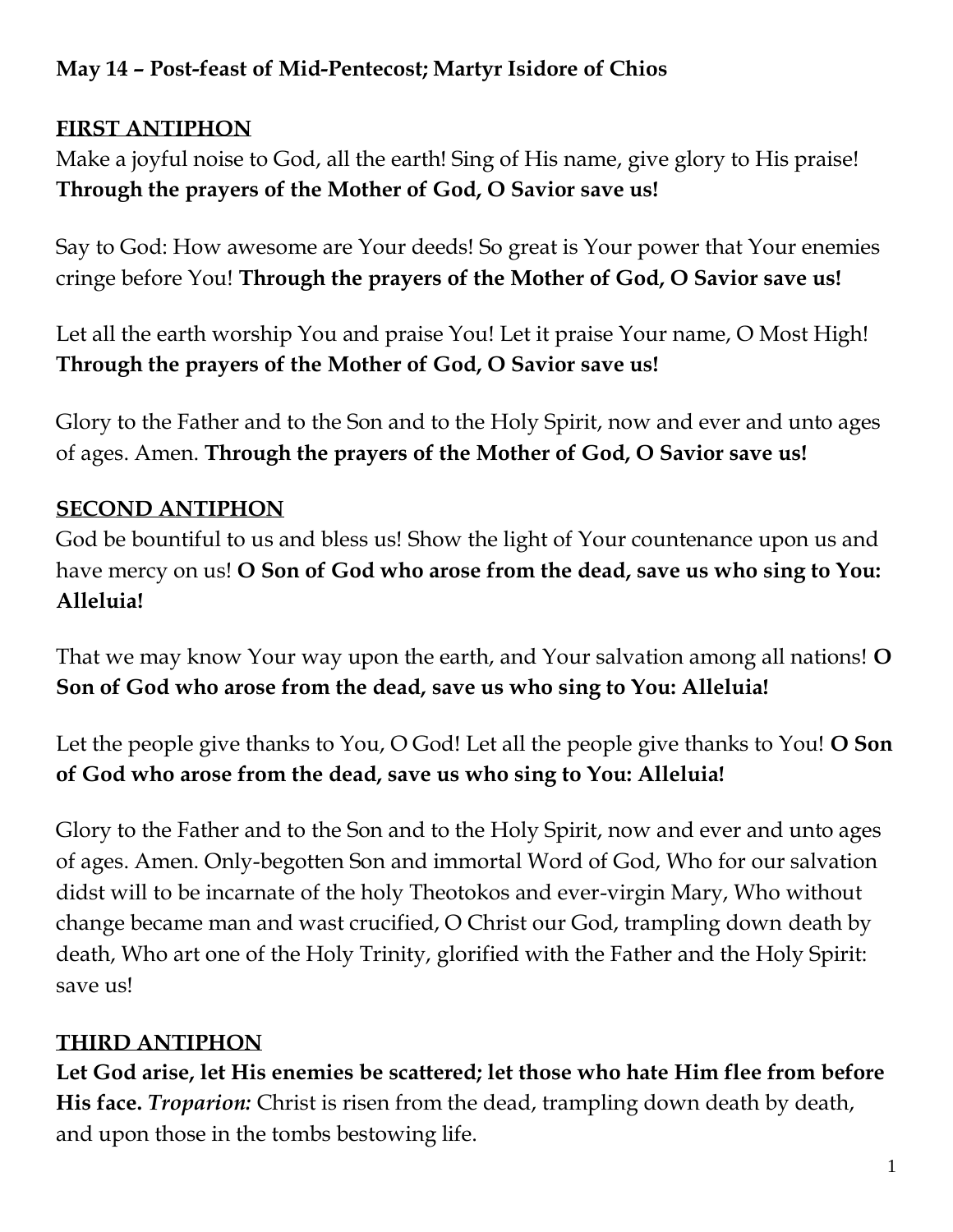**As smoke vanishes so let them vanish; as wax melts before the fire.** *Troparion:* Christ is risen …

**So the sinners will perish before the face of God; but let the righteous be glad.** *Troparion:* Christ is risen…

**This is the day which the Lord has made! Let us rejoice and be glad in it!** *Troparion:* Christ is risen…

## **THE ENTRANCE HYMN**

Come, let us worship and fall down before Christ, O Son of God, risen from the dead, save us who sing to you: Alleluia!

# **TROPARIA**

**Tone 8** In the middle of the feast, O Savior, fill my thirsting soul with the waters of piety as You cried to all: "If anyone thirst, let him come to Me and drink!"// O Christ God, Fountain of our life, glory to You!

**(Tone 4)** In truth you were revealed to your flock as a rule of faith, a model of meekness, and teacher of abstinence, so you won the heights by humility, and riches by poverty, O Holy Father Nicholas, intercede with Christ God to save our souls.

Glory to the Father and to the Son and to the Holy Spirit, now and ever and unto ages of ages. Amen.

# **KONTAKION**

**Tone 4** Christ God, the Creator and Master of all, cried to all in the midst of the feast of the Law: "Come and draw the water of immortality!" We fall before You and faithfully cry:// "Grant us Your mercies, for You are the Fountain of our life!"

**The prokeimenon in the third tone: Great is our Lord and abundant in power! / His understanding is beyond measure!** *(Ps 146/147:5)*

*v:* **Praise the Lord! For it is good to sing praises to our God!** (Ps 146/147:1)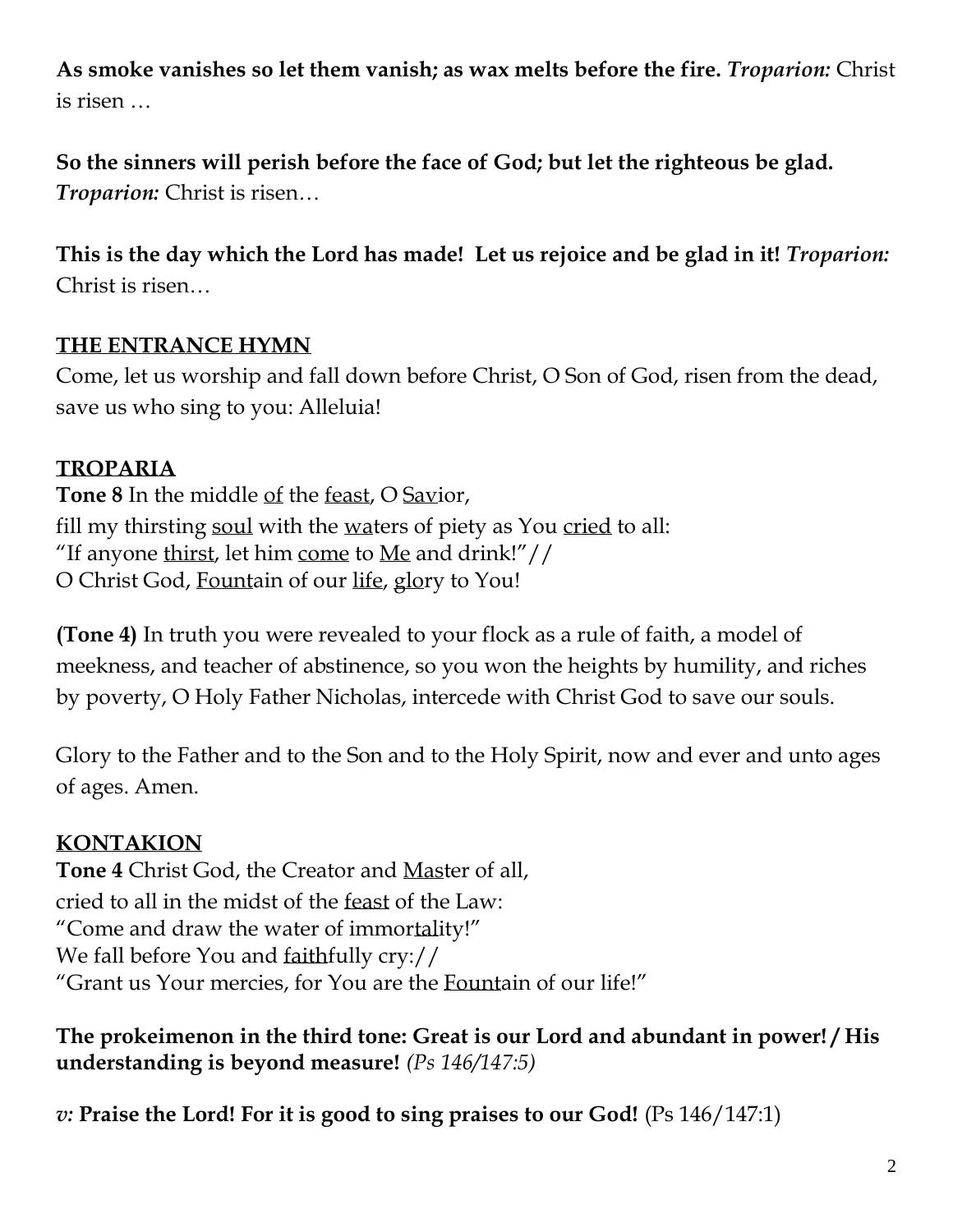## **THE READING IS FROM THE ACTS OF THE APOSTLES (10:34-43)**

In those days Peter opened his mouth and said: "In truth I perceive that God shows no partiality. But in every nation whoever fears Him and works righteousness is accepted by Him. The word which God sent to the children of Israel, preaching peace through Jesus Christ – He is Lord of all – that word you know, which was proclaimed throughout all Judea, and began from Galilee after the baptism which John preached: how God anointed Jesus of Nazareth with the Holy Spirit and with power, who went about doing good and healing all who were oppressed by the devil, for God was with Him. And we are witnesses of all things which He did both in the land of the Jews and in Jerusalem, whom they killed by hanging on a tree. Him God raised up on the third day, and showed Him openly, not to all the people, but to witnesses chosen before by God, even to us who ate and drank with Him after He arose from the dead. And He commanded us to preach to the people, and to testify that it is He who was ordained by God to be Judge of the living and the dead. To Him all the prophets witness that, through His name, whoever believes in Him will receive remission of sins."

#### **Tone 1 Alleluia, Alleluia, Alleluia!**

*v:* **Remember Your congregation, which You have gotten of old!** *(Ps 73/74:2)*

*v:* **God is our King before the ages; He hath worked salvation in the midst of the earth.** *(Ps 73/74:12)*

**THE READING IS FROM THE HOLY GOSPEL ACCORDING TO JOHN (7:14-30)** At that time Jesus spoke to the people again, saying, "I am the light of the world. He who follows Me shall not walk in darkness, but have the light of life." The Pharisees therefore said to Him, "You bear witness of Yourself; Your witness is not true." Jesus answered and said to them, "Even if I bear witness of Myself, My witness is true, for I know where I came from and where I am going; but you do not know where I come from and where I am going. You judge according to the flesh; I judge no one. And yet if I do judge, My judgment is true; for I am not alone, but I am with the Father who sent Me. It is also written in your law that the testimony of two men is true. I am One who bears witness of Myself, and the Father who sent Me bears witness of Me." Then they said to Him, "Where is Your Father?" Jesus answered, "You know neither Me nor My Father. If you had known Me, you would have known My Father also." These